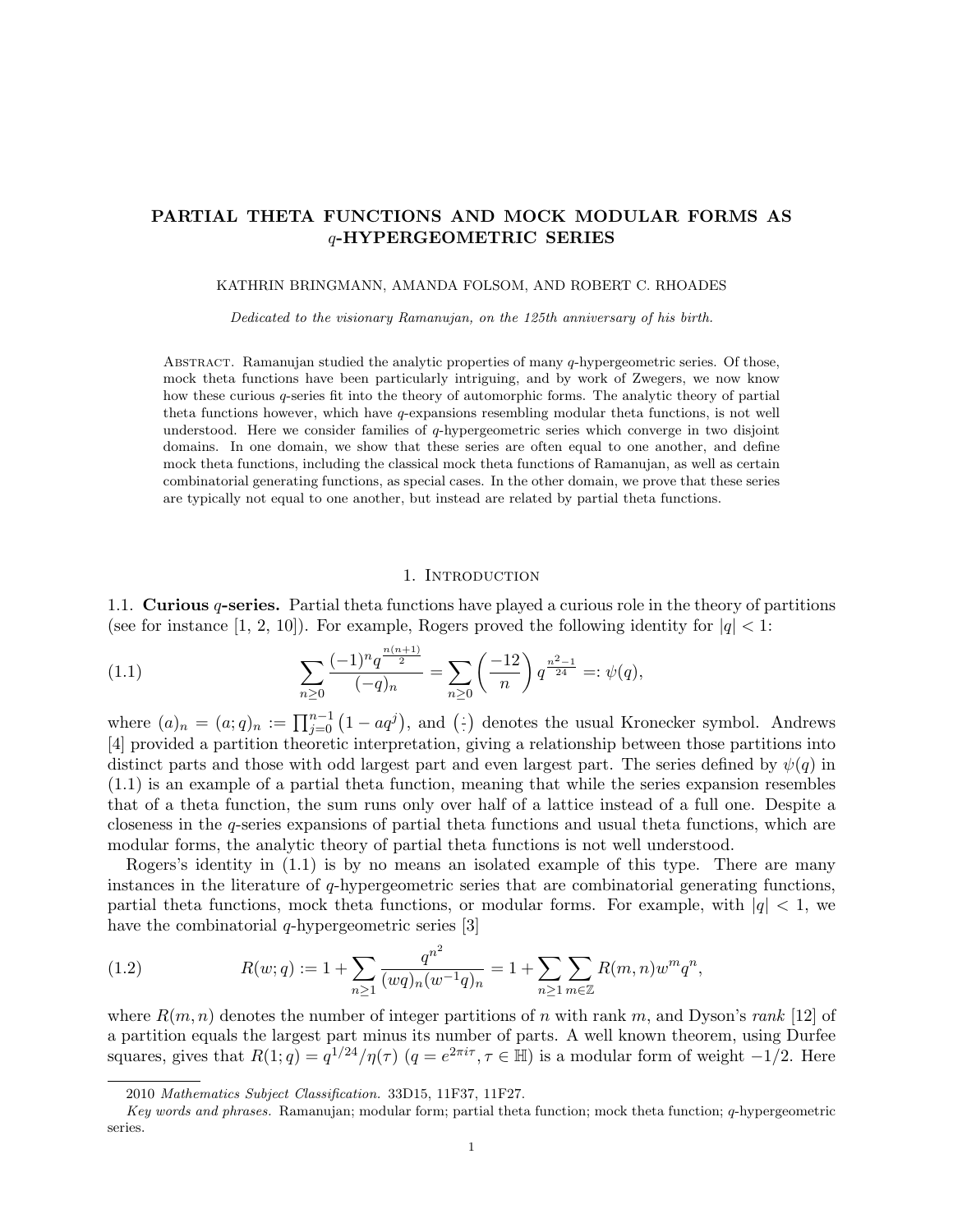$\eta(\tau) := q^{\frac{1}{24}}(q)_{\infty}$  is Dedekind's eta-function. Moreover, setting  $w = -1$  in (1.2), one obtains  $f(q)$ , Ramanujan's third order mock theta function which he defined in his last letter to Hardy as

(1.3) 
$$
f(q) := 1 + \sum_{n \ge 1} \frac{q^{n^2}}{(-q)_n^2},
$$

which, in analogy to Rogers's partial theta function identity  $(1.1)$ , is a *q*-hypergeometric series admitting a combinatorial interpretation of f as the generating function for the difference between the number of integer partitions with an even number of parts and those with an odd number of parts. Thanks to the breakthrough of the 2002 doctoral thesis of Zwegers [28], we now finally understand how the mock theta functions fit into the theory of modular forms. Loosely speaking, Zwegers showed that the mock theta functions satisfy modular transformation laws after they are "completed" by the addition of certain non-holomorphic integrals. Zwegers's discovery led to the development of a more overarching theory of *harmonic weak Maass forms*, which are certain nonholomorphic modular forms. Many advances have been made in the last decade in this area, notably by the first author and Ono, and their collaborators. (See for instance, the surveys of Ono [23] and Zagier [27] and the many references therein.) On the other hand, while there are tantalizing hints which suggest a connection between certain partial theta functions and Ramanujan's mock theta functions, the analytic theory of the partial theta functions is not well understood. See, for instance, the works of Hikami, Lawrence-Zagier, and Zagier [17, 19, 26] on topological invariants of 3-manifolds. In this paper, we seek to understand further curiosities evoked by partial theta functions and mock theta functions. In particular, we study relationships between these functions inside and outside the unit disc  $\mathbb{D} := \{q \in \mathbb{C} : |q| < 1\}.$  We first illustrate this with a motivating example.

1.2. An example. Consider the following q-hypergeometric series, defined for  $|q| < 1$  by

(1.4) 
$$
f^{\star}(q) := 1 + \sum_{n \geq 1} \frac{(-1)^{n+1} q^n}{(-q)_n}.
$$

It is known (see (26.22) of [13] for example) that inside the unit disc  $f^*(q)$  equals Ramanujan's mock theta function  $f(q)$ , defined in (1.3). On the other hand,  $f^{\star}(q)$  also converges outside of the unit disc. For  $|q| < 1$  we have, using  $(3.6)$  below (or equation  $(4.16)$  of  $[17]$ ), as well as  $(4.20)$  of  $|17|$ 

(1.5) 
$$
f^{\star}(q^{-1}) = 1 - \sum_{n\geq 1} (-1)^n \frac{q^{\frac{n(n-1)}{2}}}{(-q)_n} = 2\psi(q).
$$

Note that the function  $f^*(q)$  defined in [17] is not equal to the function  $f^*(q)$  defined in (1.4). Continuing with this example, the q-hypergeometric series  $f(q)$  from (1.3) also converges outside of the unit disc. In light of (1.5), one might expect  $f(q^{-1})$  to equal  $2\psi(q)$  (for  $|q| < 1$ ), but this is not the case. The difference between  $f(q^{-1})$  and the expected function  $2\psi(q)$  is the series

(1.6) 
$$
S(q) := \frac{1}{(-q)_{\infty}^2} \sum_{n \geq 0} (-1)^n q^{\frac{n(n+1)}{2}},
$$

that is the quotient of a partial theta function and a modular form. This fact is due to an identity found in Ramanujan's "lost" notebook (given in [5], valid for  $|q| < 1$ ):

$$
f(q^{-1}) = 2\psi(q) - S(q).
$$

We note that this identity may also be derived from  $(2.6)$  using  $(3.7)$ .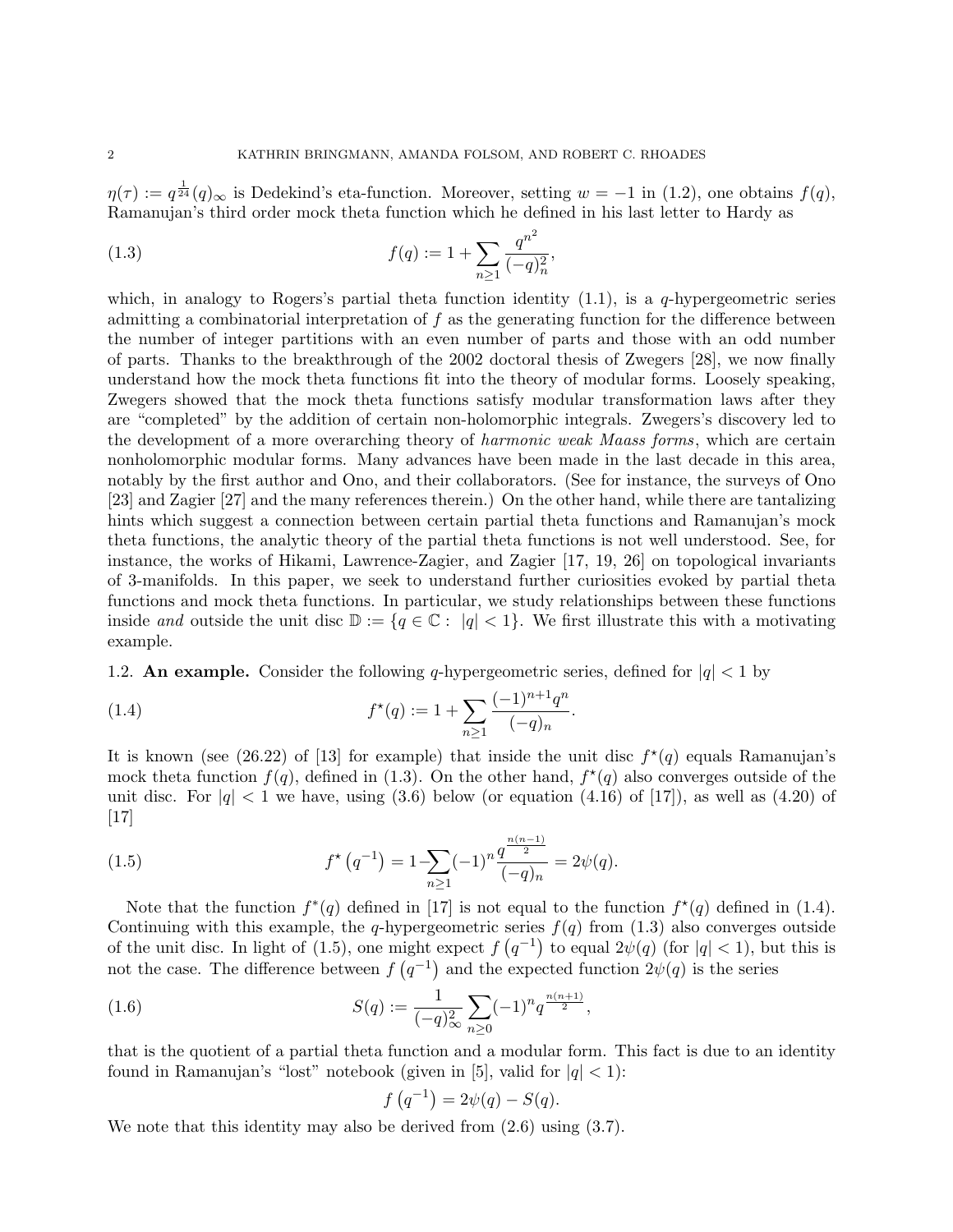Consider now the series

(1.7) 
$$
\phi(q) := \sum_{n\geq 0} \frac{q^{n^2}}{(-q^2;q^2)_n}.
$$

Again this series converges inside and outside the unit disc. In the region  $|q| < 1$  it is one of Ramanujan's original (third order) mock theta functions. In his "lost" notebook (see [8] p. 235), Ramanujan showed that for  $|q| < 1$ 

$$
\phi\left(-q^{-1}\right) = \psi(q).
$$

Hence, by (1.5), as before we might expect that the two third order mock theta functions satisfy  $\phi(q) = \frac{1}{2}f(-q)$ . However, this is again not the case. Interestingly, we know that the mock theta functions  $\phi(q)$  and  $f(-q)$  are related via the Mock Theta Conjectures (see for instance (3.12) of [14]). Namely

$$
2\phi(q) = f(-q) + T(q),
$$

where

(1.8) 
$$
T(q) := \frac{(q^2;q^2)_{\infty}^7}{(q)_{\infty}^3 (q^4;q^4)_{\infty}^3}.
$$

The function  $T(q)$  is, up to a power of q, a modular form. We summarize the above discussion with the following diagram  $(|q| < 1)$ :

(1.9)  

$$
\begin{array}{|rcll|}\n f(q) & = & f^*(q) & = & 2\phi(-q) - T(-q) \mod theta \\
& \downarrow & & \downarrow & & \downarrow \\
f(q^{-1}) + S(q) & = & f^*\left(q^{-1}\right) & = & 2\phi\left(-q^{-1}\right) \mod theta\n\end{array}
$$
partial theta

That is, we have three different q-hypergeometric series  $f(q)$ ,  $f^*(q)$ , and  $\phi(q)$  (that are mock theta functions) which define the same function inside D, but different functions outside D. The functions outside D include the same partial theta function  $\psi(q)$ , and their difference  $S(q)$  is defined by a partial theta function and a modular form.

Remark. Partial theta functions arise naturally in many q-series identities, and are often written in a slightly different form from that of  $\psi(q)$  in (1.1). For example, it is not difficult to see that

$$
\psi(q) = \sum_{n\geq 0} q^{\frac{n(3n+1)}{2}} \left(1 - q^{2n+1}\right) = \sum_{n\geq 0} q^{\frac{n(3n+1)}{2}} - \sum_{n\leq -1} q^{\frac{n(3n+1)}{2}}.
$$

From this perspective, such series are often called *false theta functions* (see [4]).

1.3. q-hypergeometric families and mock theta functions. In this paper, we study families of q-hypergeometric series inside and outside  $\mathbb{D}$ , that include the classical mock theta functions of Ramanujan, as well as certain combinatorial generating functions, as special cases. We show that in more generality, curiosities as depicted by (1.9) also hold for the aforementioned families of functions. Throughout we denote

$$
(a_1,\ldots,a_r)_n=(a_1,\ldots,a_r;q)_n:=(a_1)_n\cdot\ldots\cdot(a_r)_n.
$$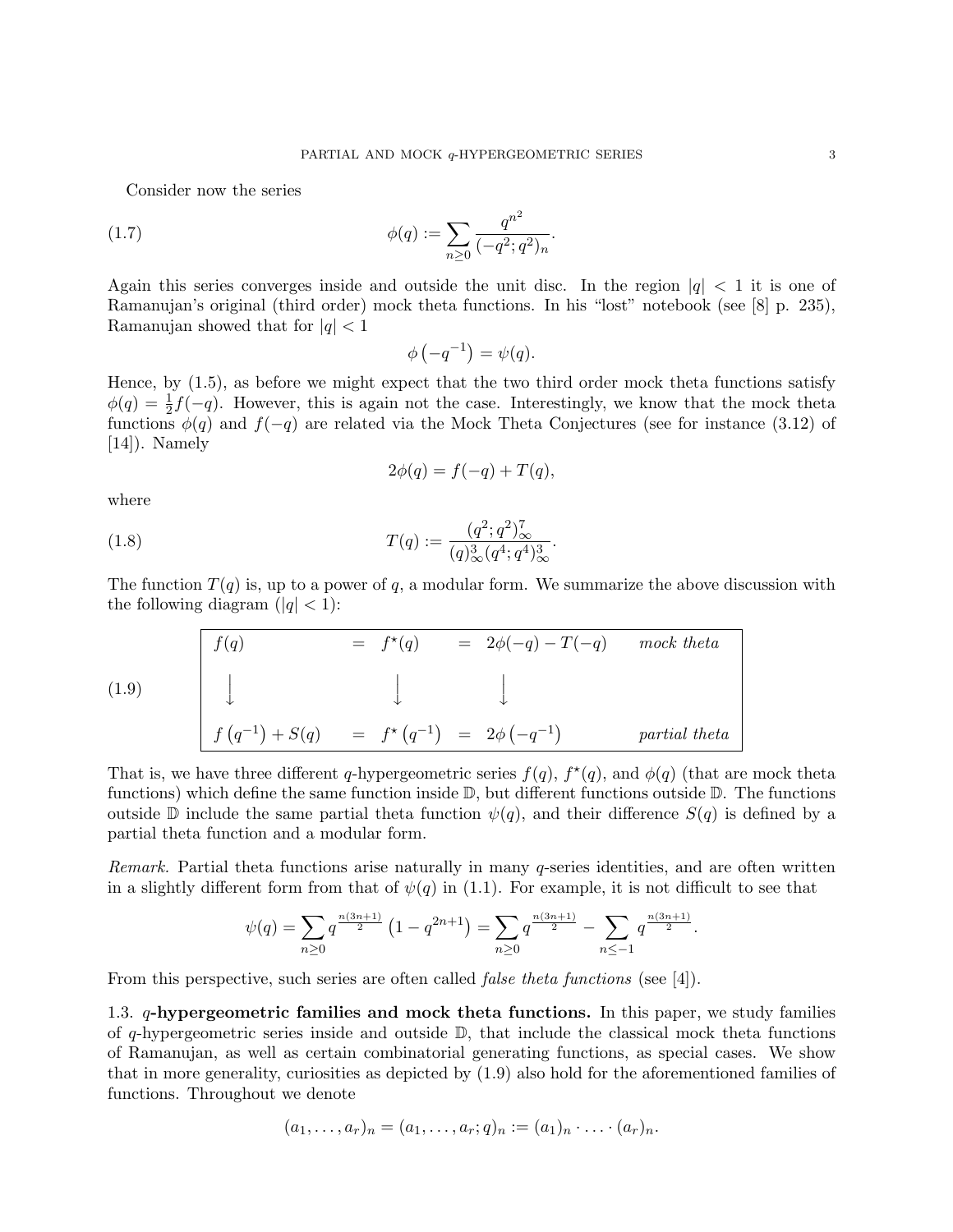When  $|q|$  < 1, we consider the following families of q-hypergeometric series:

(1.10) 
$$
g_2(w;q) := \sum_{n\geq 0} \frac{(-q)_n q^{\frac{n(n+1)}{2}}}{(w,w^{-1}q)_{n+1}},
$$

(1.11) 
$$
g_3(w;q) := \sum_{n\geq 0} \frac{q^{n(n+1)}}{(w,w^{-1}q)_{n+1}},
$$

(1.12) 
$$
K(w;q) := \sum_{n\geq 0} \frac{(-1)^n q^{n^2} (q;q^2)_n}{(wq^2, w^{-1}q^2;q^2)_n},
$$

which define functions (in certain ranges of w which we will specify later) for both  $|q| < 1$  and  $|q| > 1$ . Hickerson, and later Gordon and McIntosh [14, 15, 16], noticed that all of Ramanujan's original mock theta functions can be written in terms of  $g_2(w; q)$  and  $g_3(w; q)$  for  $|q| < 1$ . Hence, these functions are called *universal mock theta functions*. The function  $K(w; q)$  appears in Ramanujan's "lost" notebook [5], and is related by modular transformation to the universal mock theta function (1.10) [21]. The families of q-hypergeometric series discussed here are essentially "mock Jacobi forms", which first occurred in Zwegers's thesis [28] and were systematically studied by the first author and Richter [11]. For the purpose of this paper, we will not require this perspective.

The remainder of the paper is structured as follows. In §2 we provide background and useful tools and results from q-combinatorial analysis. In  $\S3$  -  $\S5$  we introduce and study many infinite families of q-hypergeometric series inside and outside  $\mathbb D$  in analogy to the curiosities observed in  $(1.9).$ 

## 2. q-combinatorial analysis

In this section, we provide some combinatorial identities which we require for the proofs of the main theorems. Many of the series studied in this paper are related to the basic hypergeometric series, defined by

$$
F(a, b; t) = F(a, b; t, q) := \sum_{n \ge 0} \frac{(aq)_n}{(bq)_n} t^n.
$$

We refer the reader to [13] for a detailed discussion on these functions, including questions of convergence. These series satisfy various difference equations, including the following (see (2.4) of [13])

(2.1) 
$$
F(a, b; t) = \frac{1 - b}{1 - t} + \frac{b - atq}{1 - t} F(a, b; tq),
$$

which lead to many interesting identities. One identity, the "Rogers-Fine identity," that we will make use of here is as follows (see equation  $(1)$  of  $[24]$ ):

(2.2) 
$$
F(a/q, b/q; t) = \sum_{n\geq 0} \frac{(a, atq/b)_n b^n t^n q^{n^2 - n} (1 - atq^{2n})}{(b)_n (t)_{n+1}}.
$$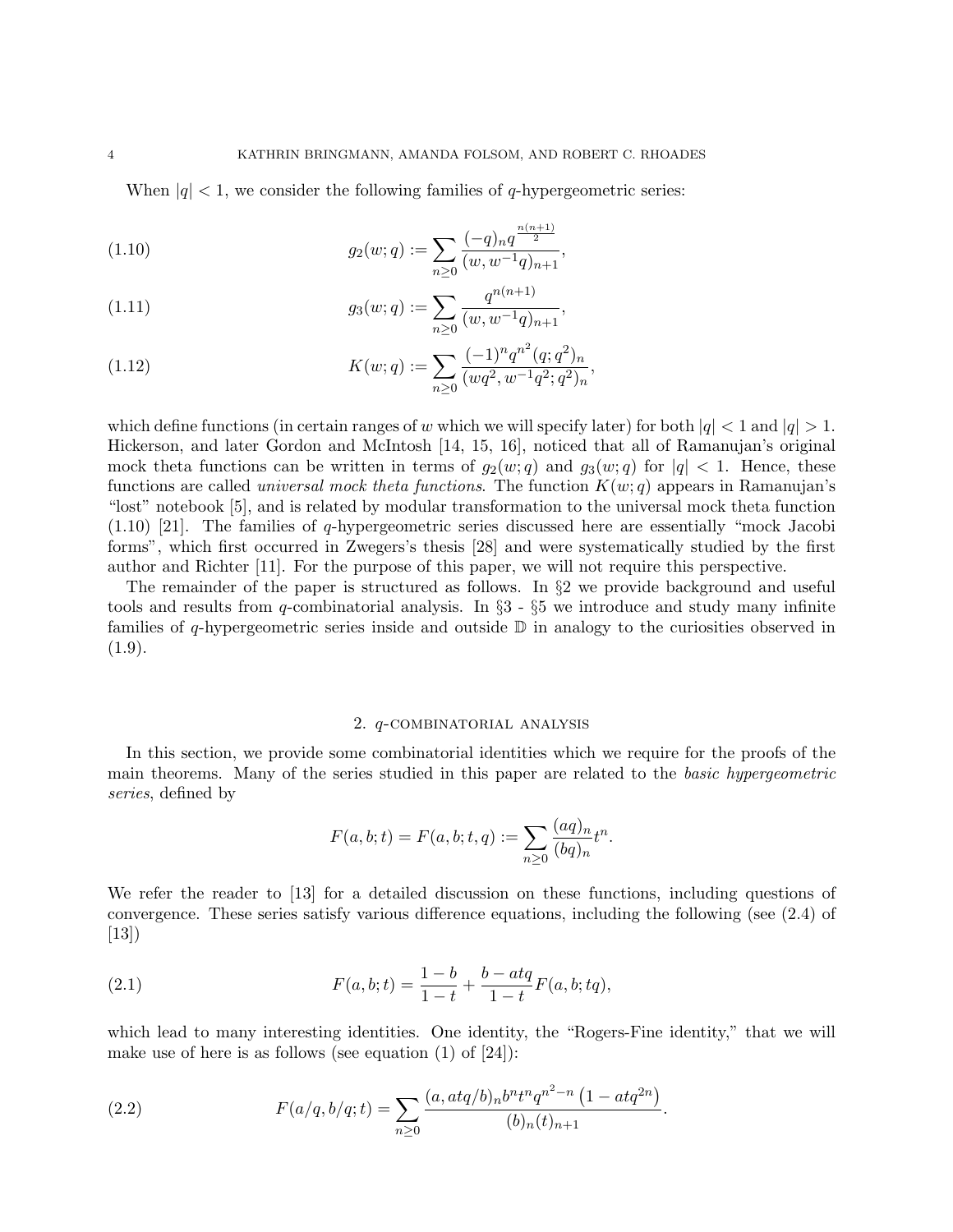Iteration methods also give rise to the identities (see (12.2) and (12.3) of [13])

(2.3) 
$$
(1-t)F(a,b;t) = \sum_{n\geq 0} \frac{\left(\frac{b}{a}\right)_n}{(bq)_n(tq)_n} (-at)^n q^{\frac{n(n+1)}{2}},
$$

(2.4) 
$$
(1-t)F(0, b; t) = \sum_{n\geq 0} \frac{(bt)^n q^{n^2}}{(bq)_n (tq)_n},
$$

where (2.4) is derived from (2.3) by letting  $a \to 0$ . In special cases, these q-hypergeometric series may directly reduce to simpler expressions, such as (see (14.31) of [13])

(2.5) 
$$
(1-a)F(a, -a; a) = 1 + 2\sum_{n\geq 1} (-1)^n a^{2n} q^{n^2}.
$$

On the other hand, the following more involved result of Andrews (see Theorem 1 of [7]), when combined with the Rogers-Fine identity, is very useful in establishing many partial theta function identities

(2.6) 
$$
\sum_{n\geq 0} \frac{(B, -Abq)_n}{(-aq, -bq)_n} q^n = -a^{-1} \frac{(B, -Abq)_{\infty}}{(-aq, -bq)_{\infty}} \sum_{m\geq 0} \frac{(A^{-1})_m}{(-Ba^{-1})_{m+1}} (Aba^{-1}q)^m + (1+a^{-1})(1+b) \sum_{m\geq 0} \frac{(-a^{-1}q, -a^{-1}ABq)_m}{(-Ba^{-1}, Aba^{-1}q)_{m+1}} (-b)^m.
$$

Similarly, we have the following results of Ramanujan (see  $(1.1)_R$  of [7],  $(3.1)$  of [9], and  $(3.11)_R$  of [7]):

(2.7)

$$
\sum_{n\geq 0} \frac{q^n}{(-aq, -a^{-1}q)_n} = (1+a) \sum_{n\geq 0} a^{3n} q^{\frac{n(3n+1)}{2}} (1-a^2 q^{2n+1}) - \frac{a}{(-aq, -a^{-1}q)_{\infty}} \sum_{n\geq 0} (-1)^n a^{2n} q^{\frac{n(n+1)}{2}},
$$
\n(2.8)\n
$$
\sum_{n\geq 0} \frac{(-1)^n a^{2n} q^{\frac{n(n+1)}{2}}}{(-aq)_n} = \sum_{n\geq 0} a^{3n} q^{\frac{n(3n+1)}{2}} (1-a^2 q^{2n+1}),
$$
\n(2.9)\n
$$
(1+a^{-1}) \sum_{n\geq 0} \frac{q^{2n+1} (q;q^2)_n}{(-aq, -a^{-1}q;q^2)_{n+1}} = \sum_{n\geq 0} (-a)^n q^{\frac{n(n+1)}{2}} - (q)_{\infty} \sum_{n\geq 0} q^{3n^2+n} a^{3n} (1-a^2 q^{4n+2}) \left(\sum_{m\in\mathbb{Z}} q^{m^2} a^m\right)^{-1}.
$$

# 3. THE UNIVERSAL MOCK THETA FUNCTION  $g_3$

In this section, we study the universal mock theta function  $g_3(w; q)$  defined in (1.11). Theorem 3.1 gives three different q-hypergeometric series representations of  $g_3(w; q)$  inside the unit disc. Theorem 3.2 shows that these series represent different functions outside  $\mathbb D$  that are related to each other by partial theta functions. To state our results, define for  $|q| < 1$  and  $w \in \mathbb{C} \setminus \{0\}$  with  $w \neq q^{\ell}(\ell \in \mathbb{Z})$ 

$$
g_{3,1}(w;q) := g_3(w;q),
$$
  

$$
g_{3,2}(w;q) := -\frac{1}{w} + \frac{1}{w(1-w)}R(w;q).
$$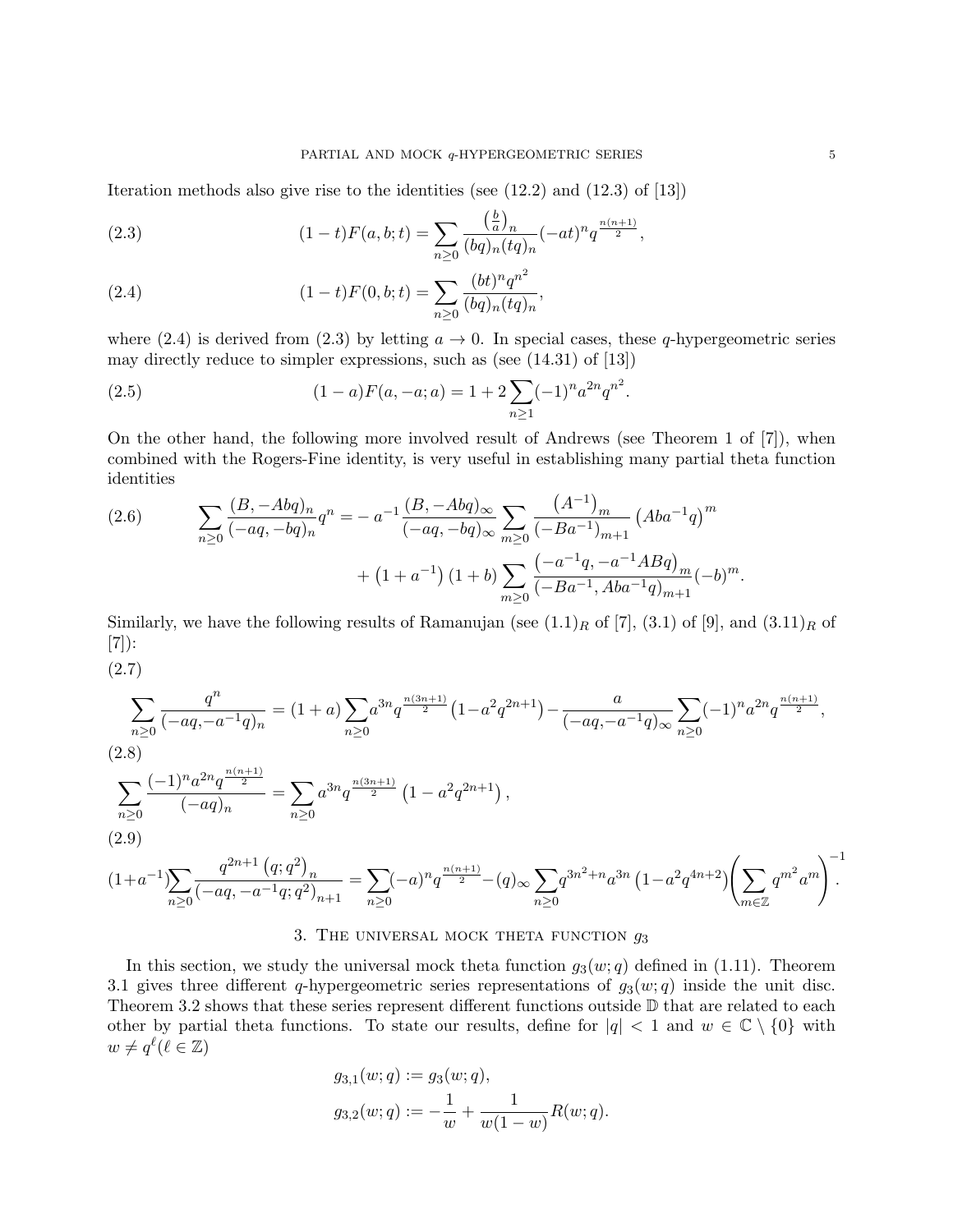Additionally, for  $w \neq q^{-\ell}(\ell \in \mathbb{N})$  with  $|w| > |q|$ , we let

$$
g_{3,3}(w;q):=\sum_{n\geq 0}\frac{w^{-n}q^n}{(w)_{n+1}}.
$$

**Theorem 3.1.** For  $|q| < 1$  and  $w \in \mathbb{C}$  with the same restrictions as above, we have that

$$
g_{3,1}(w;q) = g_{3,2}(w;q) = g_{3,3}(w;q).
$$

To describe our next result concerning these representations outside the unit disc (for certain ranges of w), we require further functions. Generalizing the partial theta function  $\psi(q)$  defined in  $(1.1)$ , and the function  $S(q)$ , given in  $(1.6)$ , we define for  $|q| < 1$  the (two-variable) functions

(3.1) 
$$
\psi_1(w;q) := -w - w^2 \sum_{n\geq 0} \left(\frac{12}{n}\right) w^{\frac{n-1}{2}} q^{\frac{n^2-1}{24}},
$$

$$
\psi_2(w;q) := \sum_{n\geq 0} w^n q^{\frac{n(n+1)}{2}}.
$$

Moreover if  $w \neq q^{\ell}(\ell \in \mathbb{Z})$ , let

$$
S_2(w;q) := \frac{w^2}{(wq, w^{-1})_{\infty}} \psi_2(-w^2; q).
$$

Remark. Using the fact that  $(-1)^{(n-1)/2} = \left(\frac{-1}{n}\right)$ , we have that  $\psi_1(-1; q) = 1 - \psi(q)$ . Moreover  $2S_2(-1; q) = S(q).$ 

**Theorem 3.2.** For  $|q| < 1$  and  $w \in \mathbb{C} \setminus \{0\}$  with  $w \neq q^{\ell}(\ell \in \mathbb{Z})$  we have

(3.2) 
$$
g_{3,2}(w;q^{-1}) = \psi_1(w^{-1};q) + S_2(w^{-1};q).
$$

Moreover if  $w \neq q^{\ell}(\ell \in \mathbb{N}_0)$  and  $w \neq 0$ , we have that

(3.3) 
$$
g_{3,3}(w;q^{-1}) = \psi_1(w^{-1};q).
$$

Proof of Theorem 3.1. To prove the first equality stated in Theorem 3.1, we use the identities

(3.4) 
$$
R(w;q) = \frac{1-w}{(q)_{\infty}} \sum_{n \in \mathbb{Z}} \frac{(-1)^n q^{\frac{3n^2+n}{2}}}{1 - wq^n},
$$

(3.5) 
$$
g_3(w;q) = \frac{1}{(q)_{\infty}} \sum_{n \in \mathbb{Z}} \frac{(-1)^n q^{\frac{3n^2+3n}{2}}}{1 - wq^n},
$$

the first of which is contained in the proof of Theorem 7.1 of [27], and the second of which may be found in (3.3) of [14]. Using these, and the fact that  $\sum_{n\in\mathbb{Z}}(-1)^nq^{(3n^2+n)/2}=(q)_{\infty}$ , we obtain that

$$
g_{3,1}(w;q) - g_{3,2}(w;q) = \frac{1}{w} - \frac{1}{w(q)_{\infty}} \sum_{n \in \mathbb{Z}} (-1)^n q^{\frac{3n^2 + n}{2}} = 0.
$$

To prove the second equality stated in Theorem 3.1, we first rewrite

$$
(1 - w)g_{3,3}(w;q) = F\left(0, w; \frac{q}{w}\right).
$$

We then use (2.4) to deduce that  $g_{3,3}(w;q) = g_{3,1}(w;q)$ .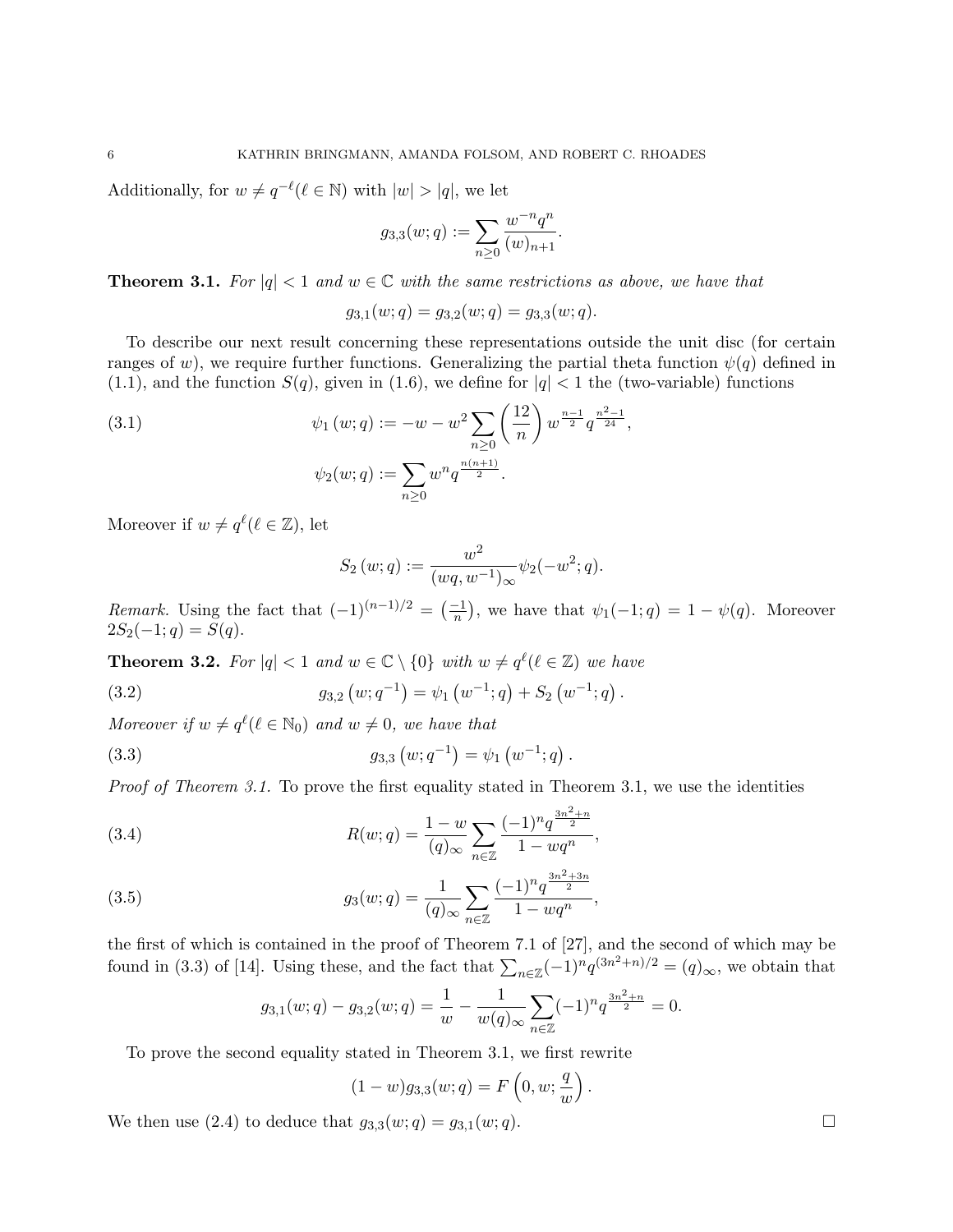*Proof of Theorem 3.2.* Set  $\rho = q^{-1}$ . We use the fact that for  $n \in \mathbb{N}_0$  we have

(3.6) 
$$
(a; \rho)_n = (a^{-1}; q)_n (-a)^n \rho^{\frac{n(n-1)}{2}}.
$$

We obtain, employing  $(2.7)$  with  $a = -w^{-1}$ ,

$$
g_{3,2}(w;\rho) = -w^{-1} + \frac{1}{w(1-w)} \sum_{n\geq 0} \frac{\rho^{n^2}}{(w\rho, w^{-1}\rho; \rho)_n} = -w^{-1} + \frac{1}{w(1-w)} \sum_{n\geq 0} \frac{q^n}{(wq, w^{-1}q)_n}
$$
  
= 
$$
-w^{-1} - w^{-2} \sum_{n\geq 0} (-1)^n w^{-3n} q^{\frac{n(3n+1)}{2}} (1 - w^{-2} q^{2n+1}) + S_2(w^{-1}; q).
$$

We note that the second equality also yields convergence in the claimed domain. Questions of convergence follow similar in all cases, therefore we will not mention them anymore.

Identity (3.2) is now deduced from the easily verified identity

$$
(3.7) \qquad \sum_{n\geq 0} (-1)^n w^{-3n} q^{\frac{n(3n+1)}{2}} \left(1 - w^{-2} q^{2n+1}\right) = \sum_{n\geq 0} \left(\frac{12}{n}\right) w^{\frac{-n+1}{2}} q^{\frac{n^2-1}{24}}.
$$

To prove  $(3.3)$ , we use again  $(3.6)$  to obtain

(3.8) 
$$
g_{3,3}(w;\rho) = \sum_{n\geq 0} \frac{w^{-n}\rho^n}{(w;\rho)_{n+1}} = \sum_{n\geq 0} \frac{w^{-2n-1}(-1)^{n+1}q^{\frac{n^2-n}{2}}}{(w^{-1})_{n+1}}.
$$

Using  $(2.1)$ ,  $(2.8)$ , and  $(3.7)$ , we find that

$$
\sum_{n\geq 0} \frac{(-1)^n w^{-2n} q^{\frac{n^2-n}{2}}}{(w^{-1}q)_n} = \lim_{x\to\infty} F\left(x, w^{-1}; \frac{w^{-2}}{qx}\right) = \lim_{x\to\infty} \left(\frac{1-w^{-1}}{1-\frac{w^{-2}}{qx}} + \frac{w^{-1}-w^{-2}}{1-\frac{w^{-2}}{qx}}F\left(x, w^{-1}; \frac{w^{-2}}{x}\right)\right)
$$

$$
= (1-w^{-1}) + w^{-1} (1-w^{-1}) \sum_{n\geq 0} \frac{(-1)^n w^{-2n} q^{\frac{n(n+1)}{2}}}{(w^{-1}q)_n}
$$

$$
= (1-w^{-1}) \left(1 + w^{-1} \sum_{n\geq 0} \left(\frac{12}{n}\right) w^{\frac{-n+1}{2}} q^{\frac{n^2-1}{24}}\right) = (1-w)\psi_1(w^{-1}; q).
$$

Inserting this into  $(3.8)$  now yields the result.

Remark. As is suggested in [19], the partial theta function  $\psi_1(\zeta; q)$ , for  $\zeta$  a root of unity, is closely related to the *shadow* of the mock theta function  $g_3(\zeta; q)$  (see [27], e.g., for a definition of this term and more on mock modular forms and [18] for the shadow of  $g_3$ ).

## 4. THE UNIVERSAL MOCK THETA FUNCTION  $g_2$

Just as in the case of the universal mock theta function  $g_3(w; q)$  described in §3, we can give alternate q-hypergeometric series expressions for the universal mock theta function  $g_2(w; q)$  inside D, and moreover, show that these different expressions are related by partial theta functions outside D. One particularly nice expression involves a combinatorial rank generating function. To describe this, we let for  $|q| < 1$ , and  $w \in \mathbb{C} \setminus \{0\}$  with  $w \neq q^{\ell}$  ( $\ell \in \mathbb{Z} \setminus \{0\}$ ),

$$
O_2(w;q) := \sum_{n\geq 0} \frac{(-1)_n q^{\frac{n(n+1)}{2}}}{(wq, w^{-1}q)_n},
$$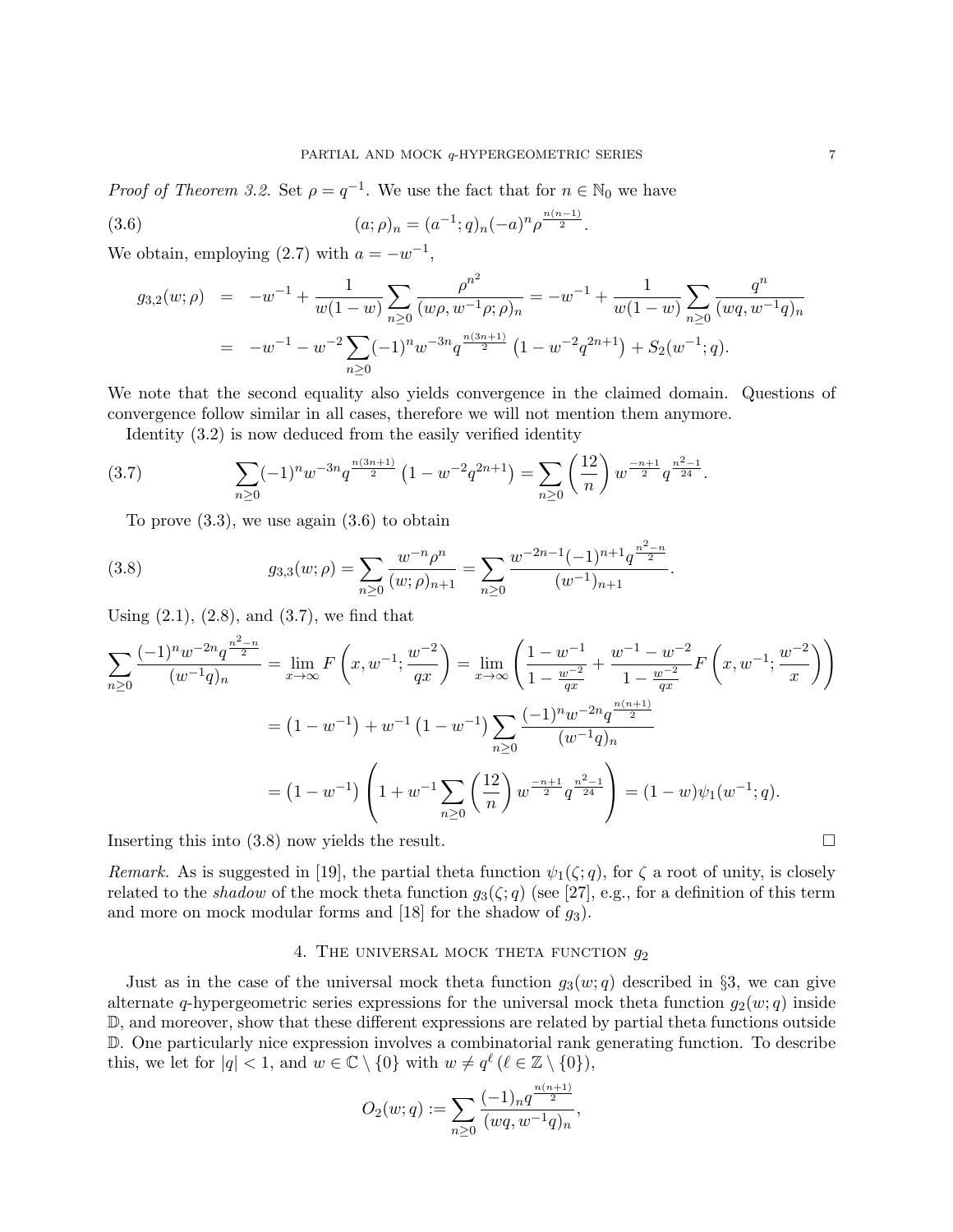denote the overpartition rank generating function (defined in Proposition 1.1 of [20]). We point out that the overpartition function  $O_2(w; q)$  is equal to McIntosh's function  $K_2(w; q)$ , and the universal mock theta function  $g_2(w; q)$  is equal to McIntosh's function  $H(w; q)$  (see [21]).

Analogous to the series  $g_{3,j}(w;q), 1 \leq j \leq 3$ , we define for  $|q| < 1$  and  $w \in \mathbb{C} \setminus \{0\}$  with  $w \neq q^{\ell}(\ell \in \mathbb{Z})$ 

$$
g_{2,1}(w;q) := g_2(w;q),
$$
  

$$
g_{2,2}(w;q) := \frac{1+w}{2w(1-w)}O_2(w;q) - \frac{1}{2w}.
$$

We also define for  $|q| < 1$  and  $w \neq q^{-\ell}$  ( $\ell \in \mathbb{N}$ ) and  $|w| > 1$  the function

$$
g_{2,3}(w;q):=-\frac{1+w}{2w^2}\sum_{n\geq 0}\frac{(-wq)_n}{(wq)_n}w^{-n}-\frac{1}{2w}.
$$

Our next result is an analogue to Theorem 3.1 for  $g_2(w; q)$  when  $|q| < 1$ .

**Theorem 4.1.** For  $|q| < 1$  and  $w \in \mathbb{C}$ , assuming the same restrictions as above, we have that

(4.1) 
$$
g_{2,1}(w;q) = g_{2,2}(w;q) = g_{2,3}(w;q).
$$

Next we will analyze these functions outside the unit disc. We introduce partial theta functions for  $|q| < 1$ , defined for  $w \in \mathbb{C}$  as follows:

(4.2) 
$$
\psi_3(w;q) := \sum_{n\geq 0} (-1)^{n+1} w^{2n+1} q^{n^2},
$$

(4.3) 
$$
\psi_4(w;q) := \sum_{n\geq 1} w^{3n-2} q^{\frac{3n^2-n}{2}} (1 - wq^n).
$$

Moreover if  $w \neq 0$  and  $w \neq -q^{\ell}(\ell \in \mathbb{Z})$ , we define

(4.4) 
$$
S_1(w;q) := \frac{(-q)_{\infty}}{(-w^{-1}, -wq)_{\infty}} \left( w^{-1} \psi_1(w;q) + 1 \right),
$$

and for  $w \neq 0$  with  $w \neq q^{\ell}$  ( $\ell \in \mathbb{Z}$ ), we let

(4.5) 
$$
S_4(w;q) := \frac{(-q)_{\infty}}{(wq, w^{-1})_{\infty}} \psi_4(w;q).
$$

In analogy to Theorem 3.2, we have the following relations between the series in Theorem 4.1 and partial theta functions.

**Theorem 4.2.** For  $|q| < 1$  and  $w \in \mathbb{C} \setminus \{0\}$  with  $w \neq q^{\ell}(\ell \in \mathbb{Z})$ , we have

(4.6) 
$$
g_{2,1}(w;q^{-1}) = -w^{-2}\psi_3(w;q) - w^{-1} + S_4(w;q),
$$

(4.7) 
$$
g_{2,2}(w;q^{-1}) = \psi_3(w^{-1};q) + S_1(-w^{-1};q).
$$

Moreover for  $|q| < 1$  and  $w \in \mathbb{C}$  with  $w \neq q^{\ell}(\ell \in \mathbb{N})$  and  $|w| > 1$ , we have

(4.8) 
$$
g_{2,3}(w;q^{-1}) = \psi_3(w^{-1};q).
$$

Remark. It is not difficult to see that

$$
\psi_4(w;q) = w^{-1} - w^{-2} + w^{-3}\psi_1(-w;q).
$$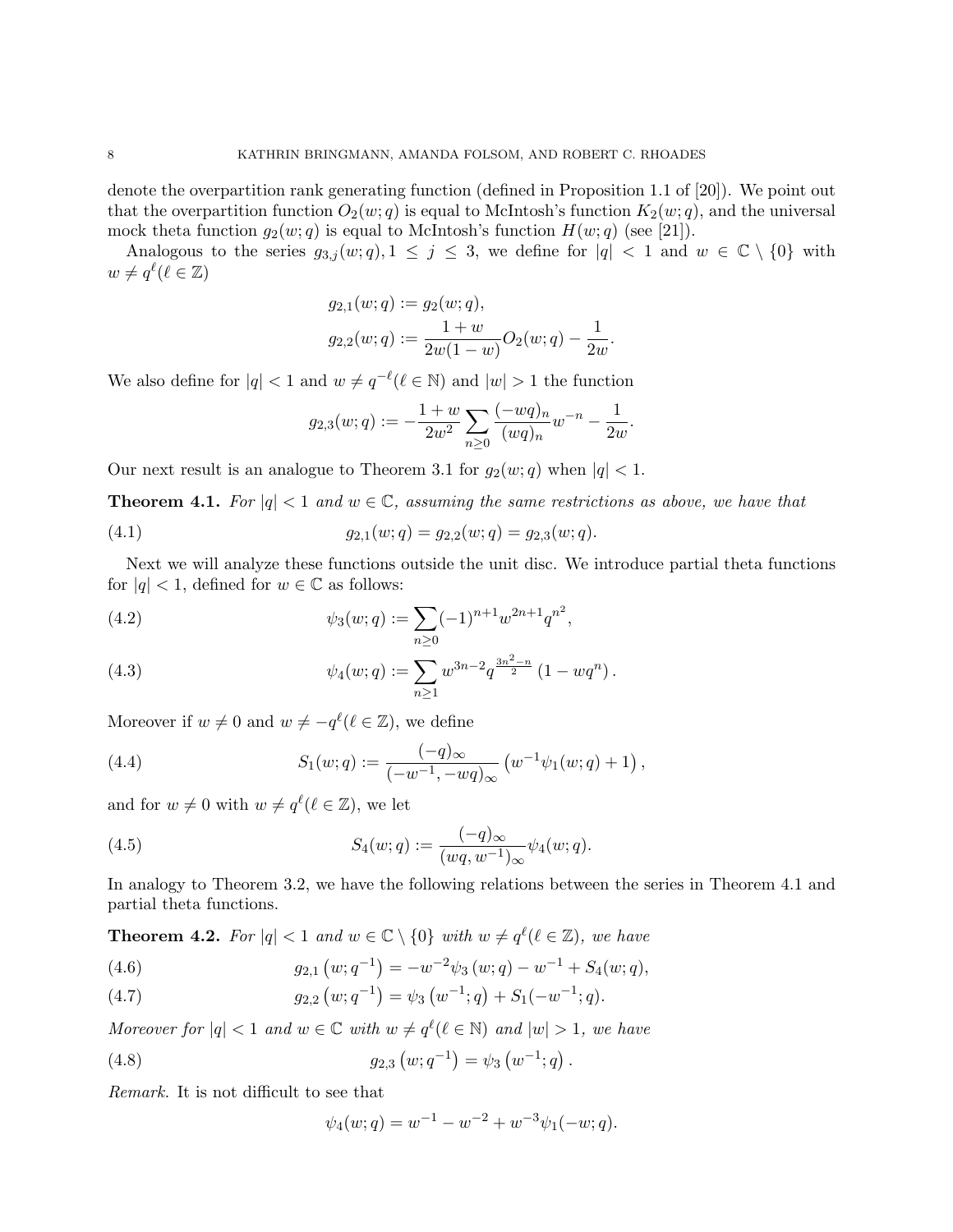Remark. Note that

$$
\psi_3(w^{-1};q) + w^{-2}\psi_3(w;q) + w^{-1} = \sum_{n \in \mathbb{Z}} (-1)^{n+1} w^{2n-1} q^{n^2}
$$

is the classical Jacobi theta function. In this way, by Theorem 4.1, we have two series,  $g_{2,1}(w;q)$ and  $g_{2,2}(w;q)$ , that are equal to each other, and define a mock theta function inside the unit disc. On the other hand, by Theorem 4.2, outside of the disc these series are essentially each equal to half of a Jacobi theta function, but not the same half!

*Proof of Theorem 4.1.* By  $(3.2)$  of [21], we have that

$$
g_{2,1}(w;q) = \frac{(1+w)}{2w(1-w)}O_2(w;q) - \frac{1}{2w} = g_{2,2}(w;q).
$$

On the other hand, (2.3) yields

$$
\frac{w}{w-1} \sum_{n\geq 0} \frac{(-1)_n q^{\frac{n(n+1)}{2}}}{(wq, w^{-1}q)_n} = F\left(-w, w; \frac{1}{w}\right) = \sum_{n\geq 0} \frac{(-wq)_n}{(wq)_n} w^{-n},
$$

which can be used to show that  $g_{2,2}(w;q) = g_{2,3}(w;q)$ .

*Proof of Theorem 4.2.* To establish  $(4.6)$ , we obtain, again using  $(3.6)$ ,

(4.9) 
$$
g_2(w;\rho) = \sum_{n\geq 0} \frac{(-\rho;\rho)_n \rho^{\frac{n(n+1)}{2}}}{(w,w^{-1}\rho;\rho)_{n+1}} = \frac{q}{(1-wq)(1-w^{-1})} \sum_{n\geq 0} \frac{(-q)_n q^n}{(w^{-1}q,wq^2)_n}.
$$

Next we apply (2.6) with  $B = -q$ ,  $a = -1/w$ , and  $b = -wq$ , and let  $A \rightarrow 0$ . This gives that the rightmost expression in (4.9) equals

(4.10) 
$$
\frac{q}{(1-w^{-1})}\sum_{n\geq 0}\frac{(w)_{n+1}(wq)^n}{(-wq)_{n+1}}+\frac{wq(-q)_{\infty}}{(wq,w^{-1})_{\infty}}\sum_{n\geq 0}\frac{(-1)^n w^{2n}q^{\frac{n^2+3n}{2}}}{(-wq)_{n+1}}.
$$

To the first summand in (4.10) we apply (2.2) with  $a = wq$ ,  $b = -wq^2$  and  $t = wq$  to obtain

(4.11) 
$$
-qw(1+qw)^{-1}F(w, -wq; wq) = \sum_{n\geq 1} (-1)^n w^{2n-1} q^{n^2}.
$$

Next we use  $(2.3)$  to realize the second summand in  $(4.10)$  as

$$
\frac{wq(-q)_{\infty}}{(wq, w^{-1})_{\infty}}F(-w, 0; -wq).
$$

To this we apply (2.2) with  $a = -wq$  and  $t = -wq$ , and let  $b \to 0$ , yielding

(4.12) 
$$
\frac{(-q)_{\infty}}{(wq, w^{-1})_{\infty}} \sum_{n \ge 1} w^{3n-2} q^{\frac{3n^2-n}{2}} (1 - wq^n).
$$

Combining (4.11) and (4.12) gives (4.6).

Next, to establish  $(4.7)$ , we use  $(3.6)$  and find

$$
(4.13) \qquad g_{2,2}(w;\rho) = \frac{1+w}{2w(1-w)} \sum_{n\geq 0} \frac{(-1;\rho)_n \rho^{\frac{n(n+1)}{2}}}{(w\rho, w^{-1}\rho; \rho)_n} - \frac{1}{2w} = \frac{1+w}{2w(1-w)} \sum_{n\geq 0} \frac{(-1)_n q^n}{(wq, w^{-1}q)_n} - \frac{1}{2w}.
$$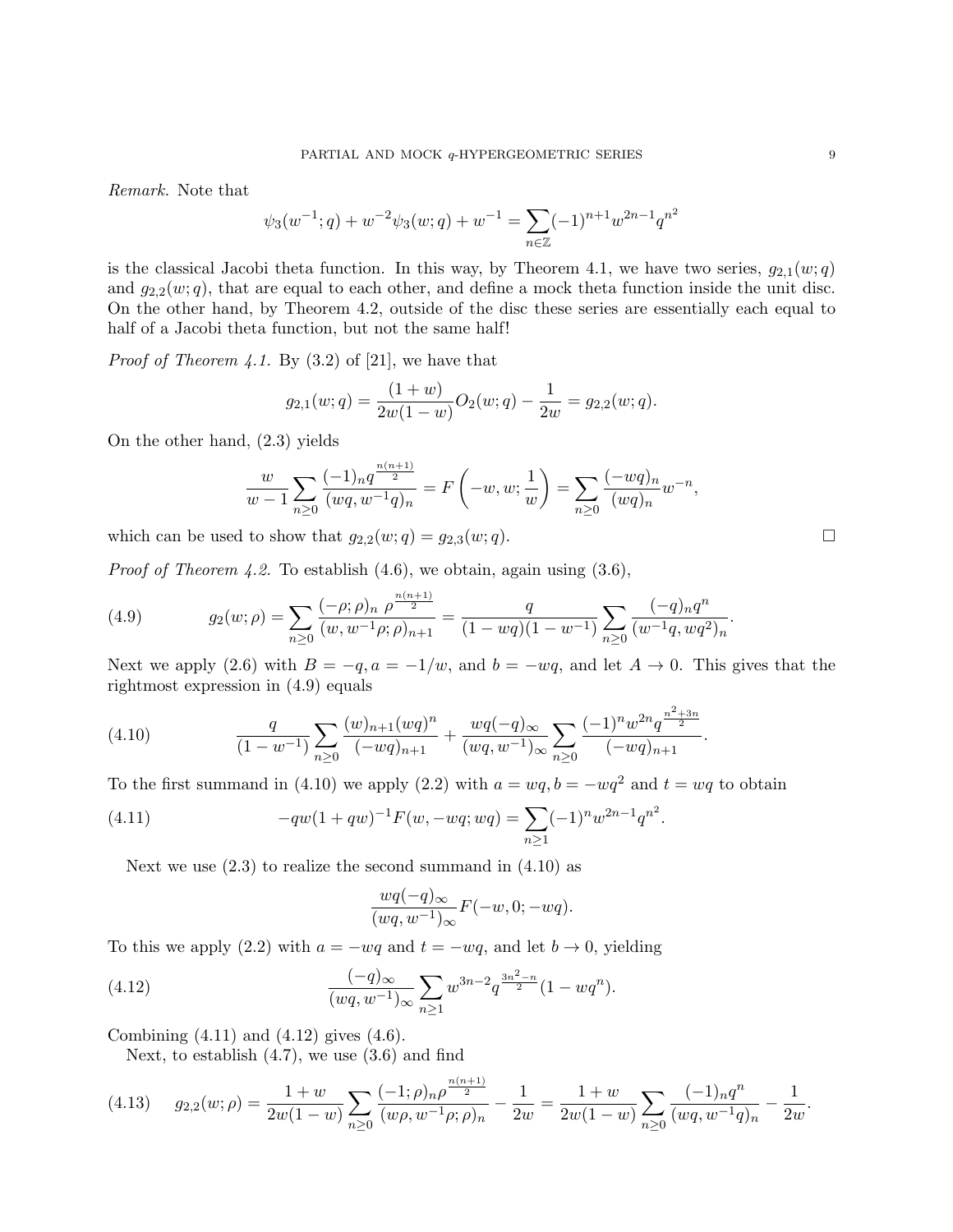Then we apply an identity of Ramanujan, similar to  $(2.9)$ , namely  $(3.18)<sub>R</sub>$  of [7] with  $c = -q^{-1}$ ,  $a = -w$ , and  $b = -w^{-1}$  to see that

$$
(4.14)
$$

$$
\sum_{n\geq 0} \frac{(-1)_n q^n}{(wq, w^{-1}q)_n} = \frac{w-1}{w+1} \sum_{n\geq 0} \frac{(-1)^n q^{\frac{n(n+1)}{2}} (-1)_n w^{-2n}}{(w^{-2}q^2;q^2)_n} + \frac{(-1)_{\infty}}{w(wq, w^{-1}q)_{\infty}} \sum_{n\geq 0} \frac{(-1)^n q^{\frac{n(n+1)}{2}} w^{-2n}}{(-w^{-1})_{n+1}}
$$

.

Using  $(2.8)$  and  $(3.7)$ , we have that the second q-hypergeometric series on the right hand side equals

$$
(1 + w^{-1})^{-1} \sum_{n \ge 0} \left(\frac{12}{n}\right) (-w)^{\frac{1-n}{2}} q^{\frac{n^2-1}{24}}.
$$

Next we use  $(2.3)$  followed by  $(2.5)$  to see that

$$
(4.15)\quad \sum_{n\geq 0} \frac{(-1)^n q^{\frac{n(n+1)}{2}} (-1) n w^{-2n}}{(w^{-2} q^2; q^2)_n} = \left(1 - w^{-1}\right) F\left(w^{-1}, -w^{-1}; w^{-1}\right) = 1 + 2 \sum_{n\geq 1} (-1)^n w^{-2n} q^{n^2}.
$$

Using  $(4.14)$  and  $(4.15)$  in  $(4.13)$  together with  $(3.1)$  now gives  $(4.7)$ .

Equation  $(4.8)$  follows by first using  $(3.6)$  to write

$$
(4.16)
$$

$$
g_{2,3}(w;\rho) = -\frac{(1+w)}{2w^2} \sum_{n\geq 0} \frac{(-w\rho;\rho)_n w^{-n}}{(w\rho;\rho)_n} - \frac{1}{2w} = -\frac{(1+w)}{2w^2} \sum_{n\geq 0} \frac{(-1)^n w^{-n} (-w^{-1}q)_n}{(w^{-1}q)_n} - \frac{1}{2w}.
$$

After applying (2.5) to the rightmost series expression in (4.16) and simplifying we obtain (4.8).  $\Box$ 

# 5. The universal mock theta function K

In this section, we study the universal mock theta function  $K(w; q)$  as defined in (1.12). Analogous to the series  $g_{k,j}(w;q), 2 \leq k \leq 3, 1 \leq j \leq 3$  defined in §3 and §4, we consider for  $|q| < 1$  and  $w \neq 0$  and  $w \neq q^{2\ell+1}(\ell \in \mathbb{Z})$ 

$$
K_1(w;q) := \sum_{n\geq 1} \frac{(-1)^{n-1} q^{n^2} (q;q^2)_{n-1}}{(wq,w^{-1}q;q^2)_n}.
$$

Moreover for  $|q| < 1$  and  $w \neq q^{-2\ell+1}$  ( $\ell \in \mathbb{N}$ ) and  $|w| > |q|$ , we define

$$
\kappa(w;q) := \sum_{n\geq 0} \frac{q^{n+1}w^{-n}(wq^2;q^2)_n}{(wq;q^2)_{n+1}}.
$$

The functions  $K(w; q)$  and  $K_1(w; q)$  are discussed at length in relation to the function  $K_2(w; q)$  =  $O_2(w; q)$  from §4 in [21]. We point out that  $K(w; q)$ , as given in (1.12), is defined for  $|q| < 1$ , and  $w \in \mathbb{C} \setminus \{0\}$ , where  $w \neq q^{2\ell}$  ( $\ell \in \mathbb{Z} \setminus \{0\}$ ).

We define the following partial theta function:

$$
\psi_5(w;q) := \sum_{n \ge 0} \left(\frac{n}{3}\right) (-w)^{n-1} q^{\frac{n^2-1}{3}}.
$$

If  $w \neq 0$  and  $w \neq q^{2\ell+1}$  ( $\ell \in \mathbb{Z}$ ) let

$$
s_1(w;q) := \frac{(q;q^2)_{\infty}}{w (wq,w^{-1}q;q^2)_{\infty}} (w^{-1}\psi_1(w;q^2) + 1).
$$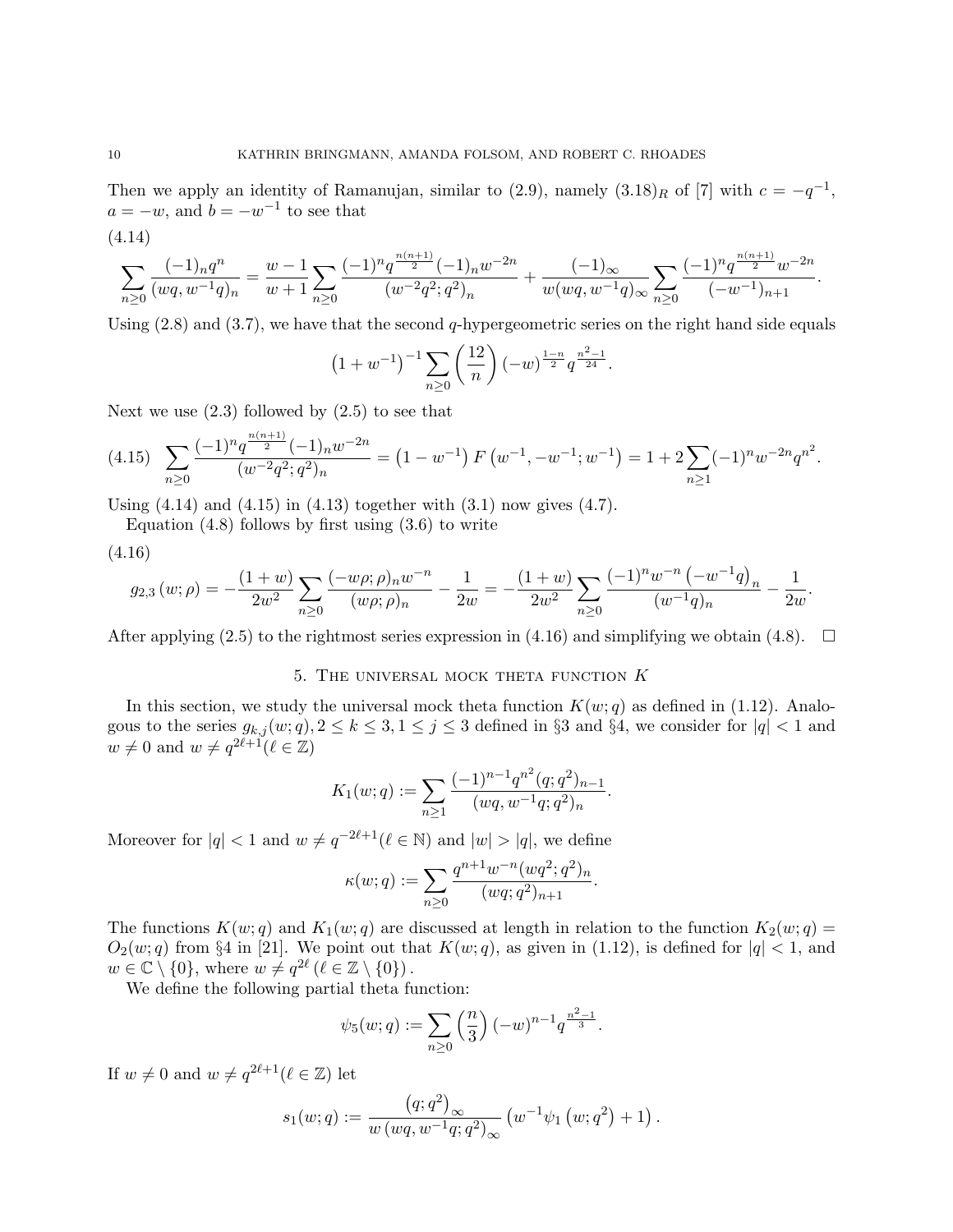Moreover if  $w \neq q^{2\ell}$  ( $\ell \in \mathbb{Z} \setminus \{0\}$ ), we define

$$
S_5(w;q) := \frac{w(q;q^2)_{\infty}}{(wq^2, w^{-1}q^2;q^2)_{\infty}} \psi_5(w;q).
$$

We offer the following results for these functions inside and outside the disc.

**Theorem 5.1.** For  $|q| < 1$ , and under the same restrictions as above, we have

(5.1) 
$$
\kappa(w;q) = K_1(w;q) = -\frac{w}{(1-w)^2} \left( K(w;q) - \frac{(q;q^2)_{\infty}^3 (q^2;q^2)_{\infty}}{(wq,w^{-1}q)_{\infty}} \right).
$$

**Theorem 5.2.** For  $|q| < 1$  we have for  $w \neq q^{2\ell+1}(\ell \in \mathbb{N}_0)$  with  $|w| > 1$ 

(5.2) 
$$
\kappa(w; q^{-1}) = \frac{1}{1-w} \psi_2(w^{-1}; q).
$$

If  $w \neq 0$  and  $w \neq q^{2\ell+1}$  ( $\ell \in \mathbb{Z}$ ), we have

(5.3) 
$$
K_1(w;q^{-1}) = \frac{w}{w-1} (\psi_2(w;q) + s_1(w;q)).
$$

Moreover if  $w \neq 0$  and  $w \neq q^{2\ell}$  ( $\ell \in \mathbb{Z} \setminus \{0\}$ ), we obtain

(5.4) 
$$
K(w; q^{-1}) = (1 - w)\psi_2(w; q) + S_5(w; q).
$$

*Proof of Theorem 5.1.* The fact that the rightmost expression stated in (5.1) equals  $K_1(w; q)$  may be found in (5.3) of [18]. To prove that  $K_1(w; q) = \kappa(w; q)$ , we modify the proof given in [6] of  $(3.6)_R$  to accommodate the parameter w. We have, applying (10.1) of [25] with q replaced by  $q^2$ ,  $a = q^3/x, b = q, c = q^2, e = wq^3, f = w^{-1}q^3$ , and letting  $x \to 0$ .

$$
K_1(w;q) = \frac{q}{(1 - wq)(1 - w^{-1}q)} \lim_{x \to 0} \sum_{n \ge 0} \frac{(q^3/x, q, q^2; q^2)_n x^n}{(wq^3, w^{-1}q^3, q^2; q^2)_n} = \sum_{n \ge 0} \frac{q^{n+1}w^{-n}(wq^2; q^2)_n}{(wq; q^2)_{n+1}}.
$$

*Proof of Theorem 5.2.* To prove  $(5.2)$ , we find, using  $(3.6)$ , that

(5.5) 
$$
\kappa(w;\rho) = \sum_{n\geq 0} \frac{w^{-n}\rho^{n+1} (w\rho^2; \rho^2)_n}{(w\rho; \rho^2)_{n+1}} = -\frac{1}{w} \sum_{n\geq 0} \frac{w^{-n}(w^{-1}q^2; q^2)_n}{(w^{-1}q; q^2)_{n+1}}.
$$

We next apply the Rogers-Fine identity (2.2) with  $q \to q^2$ , and  $a = w^{-1}q^2$ ,  $b = w^{-1}q^3$ ,  $t = w^{-1}$ . From this and (5.5) we find that

$$
\kappa(w;\rho) = \frac{1}{1-w} \sum_{n\geq 0} q^{2n^2+n} w^{-2n} \left(1 + q^{2n+1} w^{-1}\right)
$$
  
= 
$$
\frac{1}{1-w} \left( \sum_{n\in 2\mathbb{N}_0} q^{\frac{n(n+1)}{2}} w^{-n} + \sum_{n\in 2\mathbb{N}_0+1} q^{\frac{n(n+1)}{2}} w^{-n} \right)
$$
  
= 
$$
\frac{1}{1-w} \psi_2(w^{-1};q).
$$

Next, to prove  $(5.3)$ , we note that by  $(3.6)$ ,

(5.6) 
$$
K_1(w;\rho) = \sum_{n\geq 0} \frac{(-1)^n \rho^{(n+1)^2} (\rho;\rho^2)_n}{(w\rho,w^{-1}\rho,\rho^2)_{n+1}} = \sum_{n\geq 0} \frac{q^{2n+1} (q;q^2)_n}{(wq,w^{-1}q;q^2)_{n+1}}.
$$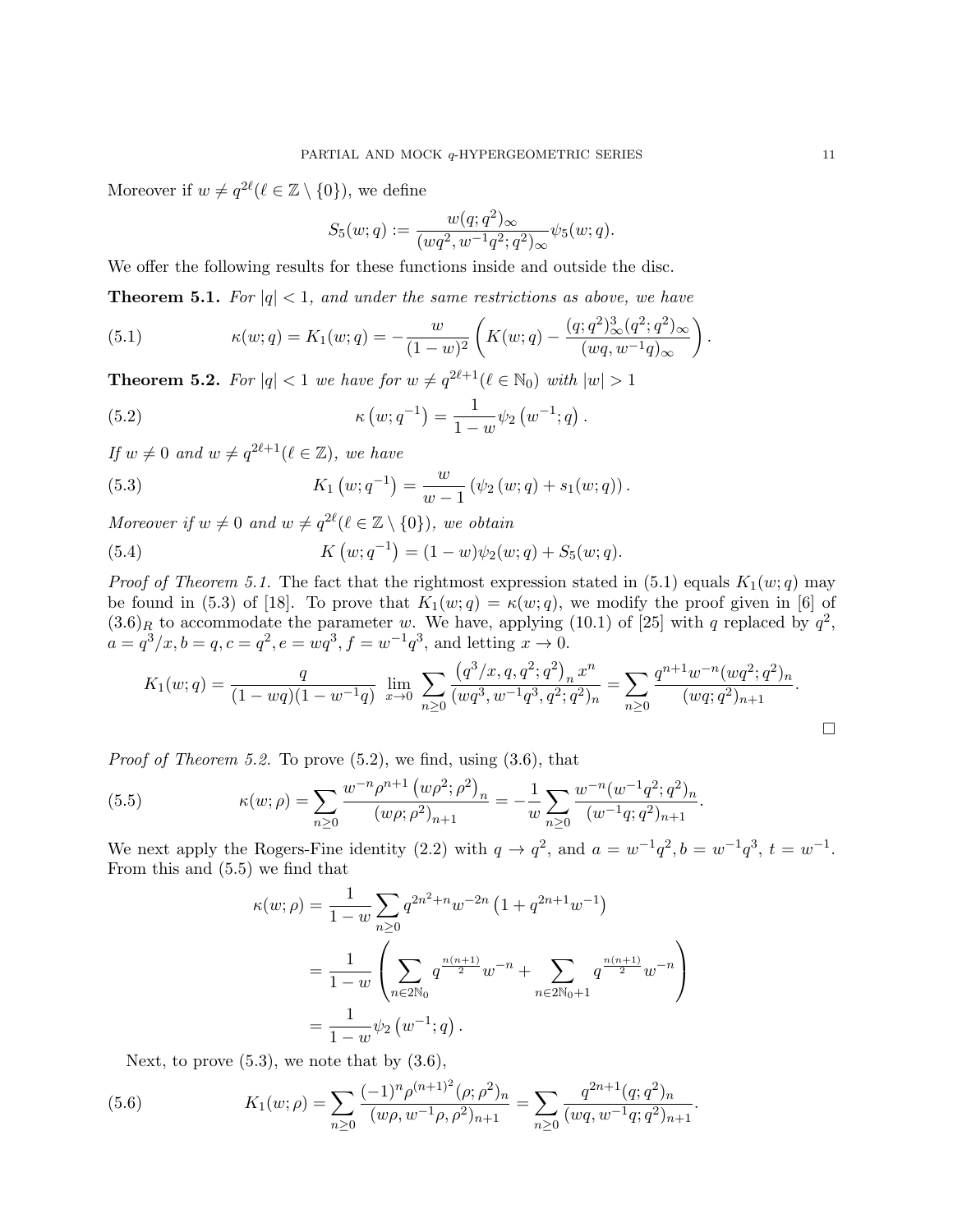We apply  $(2.9)$  to see that the rightmost expression in  $(5.6)$  equals

$$
\frac{w}{w-1}\left(\sum_{n\geq 0}w^n q^{\frac{n(n+1)}{2}}-\frac{(q)_{\infty}\sum_{n\geq 0}(-1)^n w^{3n} q^{3n^2+n}\left(1-w^2 q^{4n+2}\right)}{\sum_{n\in\mathbb{Z}}(-1)^n w^n q^{n^2}}\right).
$$

Equation (5.3) now follows from  $(q)_{\infty}/(q^2; q^2)_{\infty} = (q; q^2)_{\infty}, (3.7)$ , and the identity

$$
\sum_{n \in \mathbb{Z}} (-1)^n w^n q^{n^2} = (q^2; q^2)_{\infty} (wq; q^2)_{\infty} (w^{-1}q; q^2)_{\infty},
$$

which follows from the Jacobi triple product identity (see [22] for example).

Finally, to prove  $(5.4)$ , we have again using  $(3.6)$ 

$$
K(w; \rho) = \sum_{n \ge 0} \frac{(-1)^n \rho^{n^2} (\rho; \rho^2)_n}{(w \rho^2, w^{-1} \rho^2; \rho^2)_n} = \sum_{n \ge 0} \frac{q^{2n} (q; q^2)_n}{(wq^2, w^{-1} q^2; q^2)_n}.
$$

To this we apply  $(3.14)_R$  of [7] to find that

$$
K(w; \rho) = (1-w)\psi_2(w; q) + \frac{w(q; q^2)_{\infty}}{(wq^2, w^{-1}q^2; q^2)_{\infty}} \sum_{n \geq 0} (-1)^n w^{3n} q^{3n^2+2n} \left(1 + wq^{2n+1}\right).
$$

It is straightforward to see that

$$
\sum_{n=0}^{\infty} (-1)^n w^{3n} q^{3n^2+2n} \left(1 + wq^{2n+1}\right) = \sum_{n\geq 0} \left(\frac{n}{3}\right) (-w)^{n-1} q^{\frac{n^2-1}{3}},
$$

and the result now follows.

*Remark.* We note that 
$$
\psi_2(w; q) + w^{-1} \psi_2(w^{-1}; q) = \sum_{n \in \mathbb{Z}} w^n q^{\frac{n(n+1)}{2}}
$$
 is a Jacobi theta function.

#### Acknowledgements

The authors thank Jeremy Lovejoy for several insightful comments. The first author was partially supported by the Alfried Krupp-prize, and the second author is grateful for the support of National Science Foundation grant DMS-1049553.

### **REFERENCES**

- [1] K. Alladi, A partial theta identity of Ramanujan and its number-theoretic interpretation. Ramanujan J. 20 (2009), 329-339.
- [2] K. Alladi, A combinatorial study and comparison of partial theta identities of Andrews and Ramanujan. Ramanujan J. 23 (2010), 227-241,
- [3] A. Atkin and P. Swinnerton-Dyer, Some properties of partitions. Proc. London Math. Soc. 4 (1954), 84-106.
- [4] G. Andrews, Partitions: Yesterday and Today, New Zealand Mathematical Society, Wellington, (1979).
- [5] G. Andrews, An introduction to Ramanujan's "lost" notebook. Amer. Math. Monthly 86 (1979), 89-108.
- [6] G. Andrews, Mordell integrals and Ramanujan's "lost" notebook. Analytic number theory (Philadelphia, Pa., 1980), pp. 10–18, Lecture Notes in Math., 899, Springer, Berlin-New York, 1981.
- [7] G. Andrews, Ramanujan's "lost" notebook. I. Partial θ functions, Adv. Math. 41 (1981), 137-172.
- [8] G. Andrews and B. Berndt, Ramanujan's Lost Notebook, Part I, Springer, New York 2005.
- [9] B. Berndt and A. Yee, Combinatorial proofs of identities in Ramanujan's lost notebook associated with the Rogers-Rine identity and false theta functions. Annals of Combinatorics 7 (2003), 409-423.
- [10] B. Berndt, B. Kim and A. Yee, Ramanujan's lost notebook: combinatorial proofs of identities associated with Heine's transformation or partial theta functions. J. Combin. Theory Ser. A 117 (2010), 857-973.
- [11] K. Bringmann and O. Richter, Zagier-type dualities and lifting maps for harmonic Maass-Jacobi forms. Adv. Math. 225 (2010), 2298-2315.
- [12] F. Dyson, Some guesses in the theory of partitions. Eureka (Cambridge) 8 (1944), 10-15.